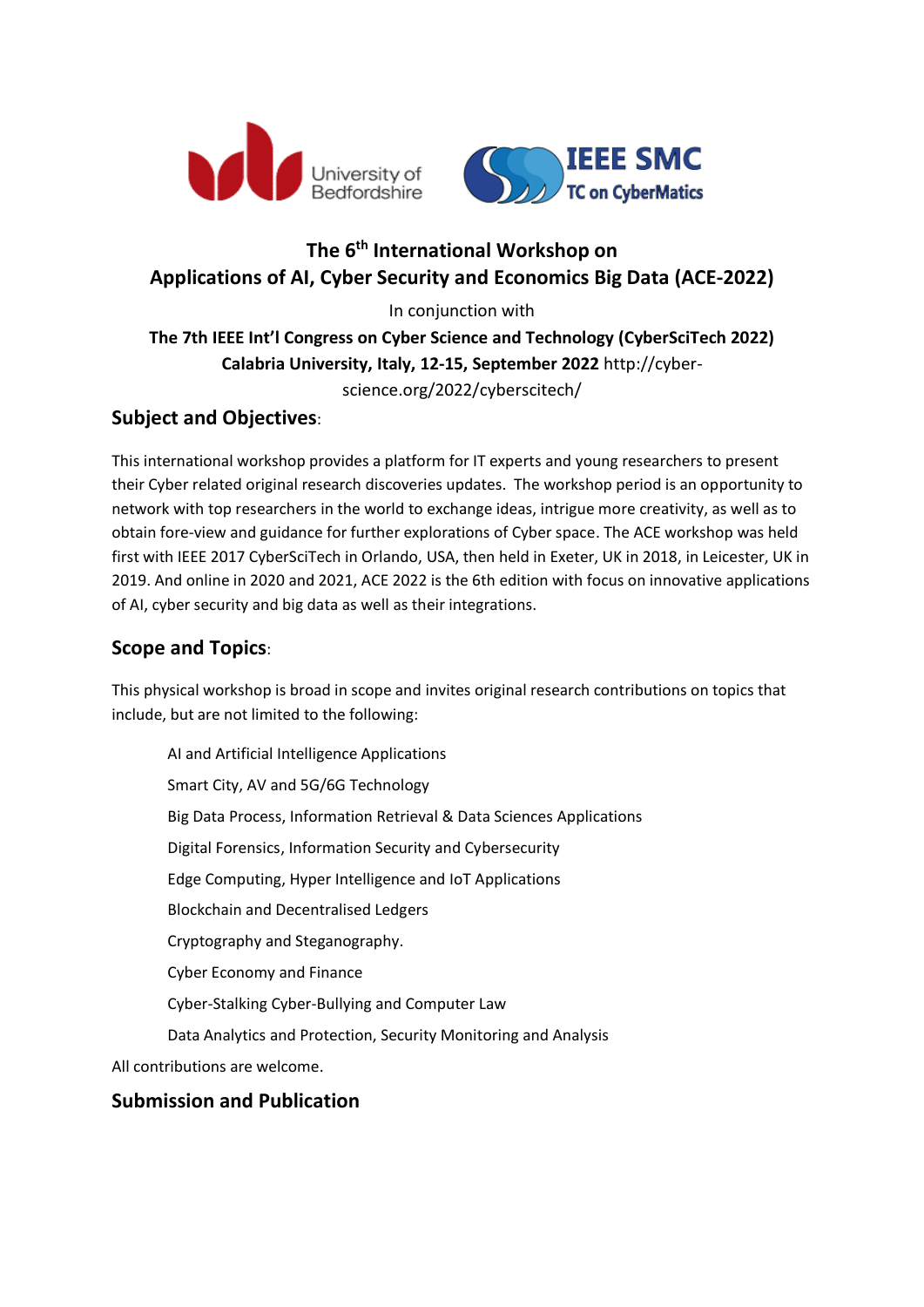Authors should submit a paper of up to 6 pages of their original work. Submitted papers need to abide by IEEE Computer Society formats, and must be formatted accordingly. https://www.ieee.org/conferences\_events/conferences/publishing/templates.html

All submissions will be made through CyberSciTech 2022 EDAS system website http://cyberscience.org/2022/ track: The 7<sup>th</sup> CyberSciTech, The 6<sup>th</sup> International Workshop on Applications of **AI, Cyber Security and Economics Big Data (ACE2022).**

All the accepted papers must be presented in the workshop during and will also be included in the IEEE CyberSciTech proceedings, which will be published by IEEE CPS (EI indexed, in IEEE DL).

#### **Important Dates:**

Submission Due: **June 1, 2022**

Author Notification Due: July 1, 2022

Final Camera-ready Submission: July 15, 2022

## **Organizing Committee:**

#### **General Chair**

Xiaohua Feng, University of Bedfordshire, UK (email: xiaohua.feng@beds.ac.uk) **General Co-Chairs** Emma Short, De Montford University, UK (Email: emma.short@dmu.ac.uk) Yuping Zhao, Peking University, China (Email: yuping.zhao@pku.edu.cn) Liangxiu Han, Manchester Metropolitan University (email: L.Han@mmu.ac.uk **Executive Chair** Jon Hitchcock, University of Bedfordshire, UK (Email: jon.hitchcock@beds.ac.uk) **Advisory Chairs** Wenbin Zhao, Cleveland State University, USA A. Emrouznejad, Aston University, UK **Program Committee Chairs** J. Xu, University of Foreign Affairs, China, G. Min, University of Exeter, UK **Publicity Chair** Hongqing Yu, University of Derby, UK (Email: H.Yu@derby.ac.uk) **Program Committee** L. Yang, Northumbria University, UK F. Dong, Strathclyde University, UK M. Conrad, University of Bedfordshire, UK Z. Sun, Nanjing University of Posts and Telecommunications, China Sponsored by IEEE Computer Society and Supported by: IEEE SMC IEEE CIS IEEE Tcsc IEEE HiTc IEEE Italy Section Italy Section SYSC Chapter Italy Section VT/COM Joint Chapter Italy Section CS Chapter